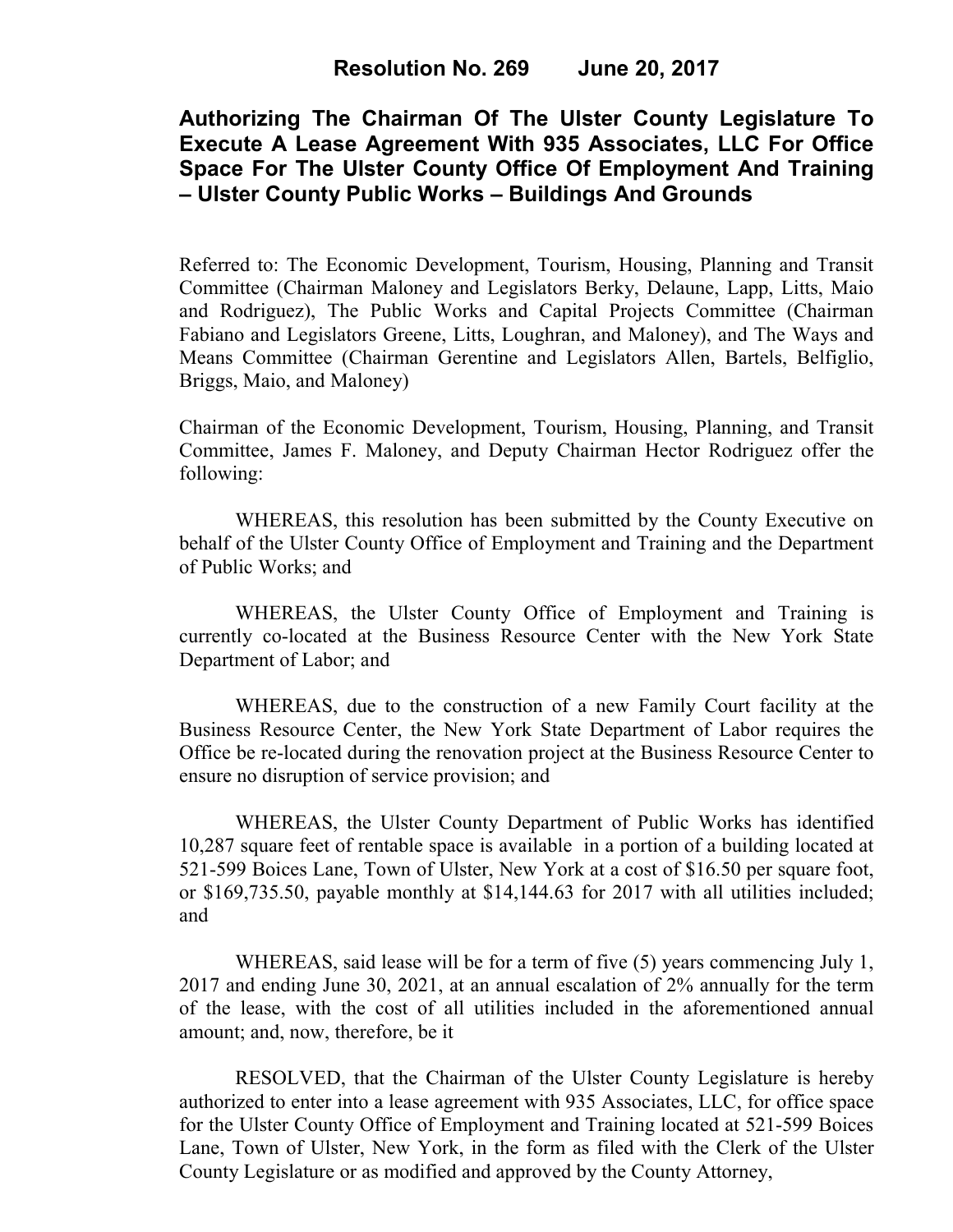## **- Page 2 -**

# **Resolution No. 269 June 20, 2017**

# **Authorizing The Chairman Of The Ulster County Legislature To Execute A Lease Agreement With 935 Associates, LLC For Office Space For The Ulster County Office Of Employment And Training – Ulster County Public Works – Buildings And Grounds**

and move its adoption.

#### ADOPTED BY THE FOLLOWING VOTE:

AYES: 20 NOES: 2 (Noes: Legislator Donaldson and J. Parete) (Absent: Legislator Allen)

Passed Committee: Economic Development, Tourism, Housing, Planning and Transit on June 6, 2017

Passed Committee: Public Works and Capital Projects on June 7, 2017

Passed Committee: Ways and Means on June 12, 2017

### FINANCIAL IMPACT:

\$56,578.52 – 2017 Four Months County Appropriation (\$39,604.96 Reimbursable New York State Department of Labor, \$16,973.56 County Share- Reimbursable Federal Employment and Training)

\$170,867.12 – 2018 Annual County Appropriations (\$119,606.98 Reimbursable New York State Department of Labor, \$51,260.14 County Share- Reimbursable Federal Employment and Training)

\$174,284.44 – 2019 Annual County Appropriations (\$121,999.11 Reimbursable New York State Department Of Labor, \$52,285.33 County Share- Reimbursable Federal Employment and Training)

\$177,770.12 – 2020 Annual County Appropriations (\$124,439.08 Reimbursable New York State Department Of Labor, \$53,331.04 County Share- Reimbursable Federal Employment and Training)

\$181,325.52 – 2021 Annual County Appropriations (\$126,927.86 Reimbursable New York State Department Of Labor, \$54,397.66 County Share- Reimbursable Federal Employment and Training)

(ALL UTILITIES AND TAXES INCLUDED)